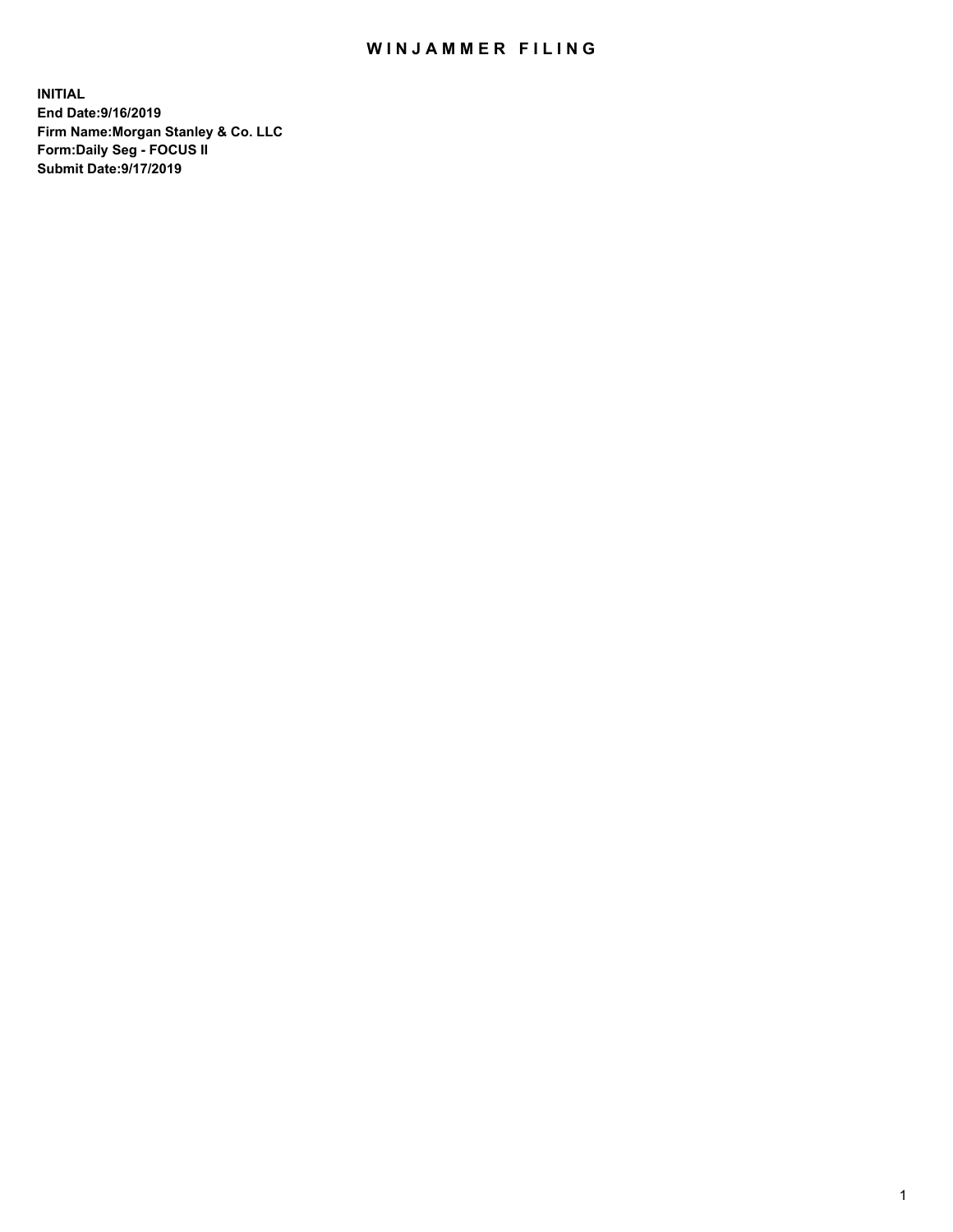**INITIAL End Date:9/16/2019 Firm Name:Morgan Stanley & Co. LLC Form:Daily Seg - FOCUS II Submit Date:9/17/2019 Daily Segregation - Cover Page**

| Name of Company                                                                   | Morgan Stanley & Co. LLC     |
|-----------------------------------------------------------------------------------|------------------------------|
| <b>Contact Name</b>                                                               | <b>Ikram Shah</b>            |
| <b>Contact Phone Number</b>                                                       | 212-276-0963                 |
| <b>Contact Email Address</b>                                                      | Ikram.shah@morganstanley.com |
| FCM's Customer Segregated Funds Residual Interest Target (choose one):            |                              |
| a. Minimum dollar amount: ; or                                                    | 235,000,000                  |
| b. Minimum percentage of customer segregated funds required:% ; or                | <u>0</u>                     |
| c. Dollar amount range between: and; or                                           | <u>0 0</u>                   |
| d. Percentage range of customer segregated funds required between: % and %.       | 00                           |
| FCM's Customer Secured Amount Funds Residual Interest Target (choose one):        |                              |
| a. Minimum dollar amount: ; or                                                    | 140,000,000                  |
| b. Minimum percentage of customer secured funds required:%; or                    | <u>0</u>                     |
| c. Dollar amount range between: and; or                                           | 0 <sub>0</sub>               |
| d. Percentage range of customer secured funds required between:% and%.            | 0 <sub>0</sub>               |
| FCM's Cleared Swaps Customer Collateral Residual Interest Target (choose one):    |                              |
| a. Minimum dollar amount: ; or                                                    | 92,000,000                   |
| b. Minimum percentage of cleared swaps customer collateral required:% ; or        | <u>0</u>                     |
| c. Dollar amount range between: and; or                                           | 0 Q                          |
| d. Percentage range of cleared swaps customer collateral required between:% and%. | 00                           |

Attach supporting documents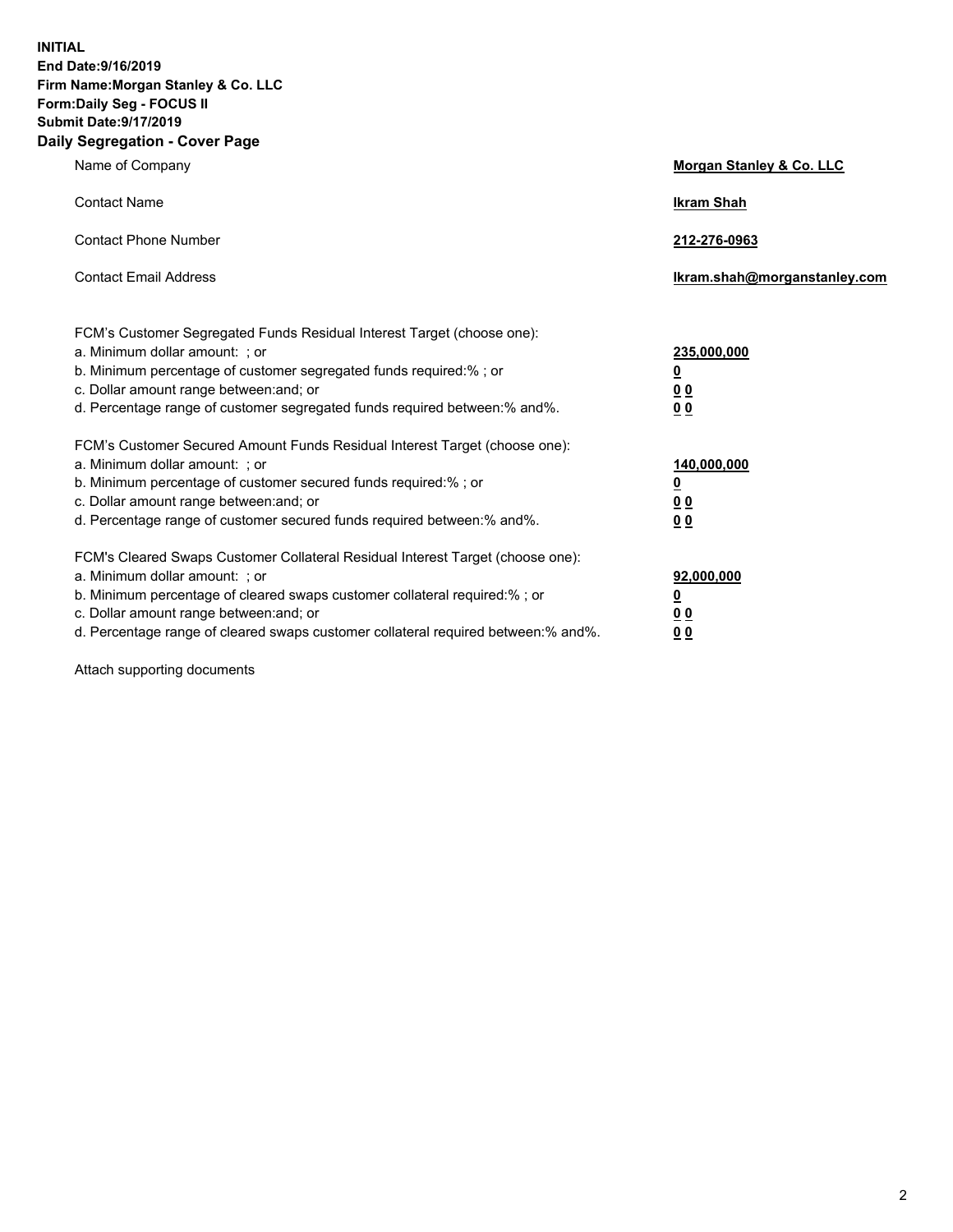## **INITIAL End Date:9/16/2019 Firm Name:Morgan Stanley & Co. LLC Form:Daily Seg - FOCUS II Submit Date:9/17/2019 Daily Segregation - Secured Amounts** Foreign Futures and Foreign Options Secured Amounts Amount required to be set aside pursuant to law, rule or regulation of a foreign government or a rule of a self-regulatory organization authorized thereunder 1. Net ledger balance - Foreign Futures and Foreign Option Trading - All Customers A. Cash **2,902,588,716** [7315] B. Securities (at market) **2,311,146,668** [7317] 2. Net unrealized profit (loss) in open futures contracts traded on a foreign board of trade **253,090,611** [7325] 3. Exchange traded options a. Market value of open option contracts purchased on a foreign board of trade **35,809,185** [7335] b. Market value of open contracts granted (sold) on a foreign board of trade **-30,063,020** [7337] 4. Net equity (deficit) (add lines 1. 2. and 3.) **5,472,572,160** [7345] 5. Account liquidating to a deficit and account with a debit balances - gross amount **111,830,551** [7351] Less: amount offset by customer owned securities **-100,773,127** [7352] **11,057,424** 6. Amount required to be set aside as the secured amount - Net Liquidating Equity Method (add lines 4 and 5) 7. Greater of amount required to be set aside pursuant to foreign jurisdiction (above) or line 6. FUNDS DEPOSITED IN SEPARATE REGULATION 30.7 ACCOUNTS 1. Cash in banks A. Banks located in the United States **220,995,637** [7500] B. Other banks qualified under Regulation 30.7 **550,542,234** [7520] **771,537,871** 2. Securities A. In safekeeping with banks located in the United States **543,942,703** [7540] B. In safekeeping with other banks qualified under Regulation 30.7 **0** [7560] **543,942,703** [7570] 3. Equities with registered futures commission merchants A. Cash **8,890,685** [7580] B. Securities **0** [7590] C. Unrealized gain (loss) on open futures contracts **1,379,778** [7600] D. Value of long option contracts **0** [7610] E. Value of short option contracts **0** [7615] **10,270,463** [7620] 4. Amounts held by clearing organizations of foreign boards of trade A. Cash **0** [7640]

- B. Securities **0** [7650]
- C. Amount due to (from) clearing organization daily variation **0** [7660]
- D. Value of long option contracts **0** [7670]
- E. Value of short option contracts **0** [7675] **0** [7680]
- 5. Amounts held by members of foreign boards of trade
	-
	-
	- C. Unrealized gain (loss) on open futures contracts **251,710,833** [7720]
	- D. Value of long option contracts **35,809,185** [7730]
	- E. Value of short option contracts **-30,063,020** [7735] **4,346,693,235**
- 6. Amounts with other depositories designated by a foreign board of trade **0** [7760]
- 7. Segregated funds on hand **0** [7765]
- 8. Total funds in separate section 30.7 accounts **5,672,444,272** [7770]
- 9. Excess (deficiency) Set Aside for Secured Amount (subtract line 7 Secured Statement Page 1 from Line 8)
- 10. Management Target Amount for Excess funds in separate section 30.7 accounts **140,000,000** [7780]
- 11. Excess (deficiency) funds in separate 30.7 accounts over (under) Management Target **48,814,688** [7785]

**0** [7305]

[7354] **5,483,629,584** [7355]

**5,483,629,584** [7360]

[7530]

 A. Cash **2,322,032,273** [7700] B. Securities **1,767,203,964** [7710] [7740] **188,814,688** [7380]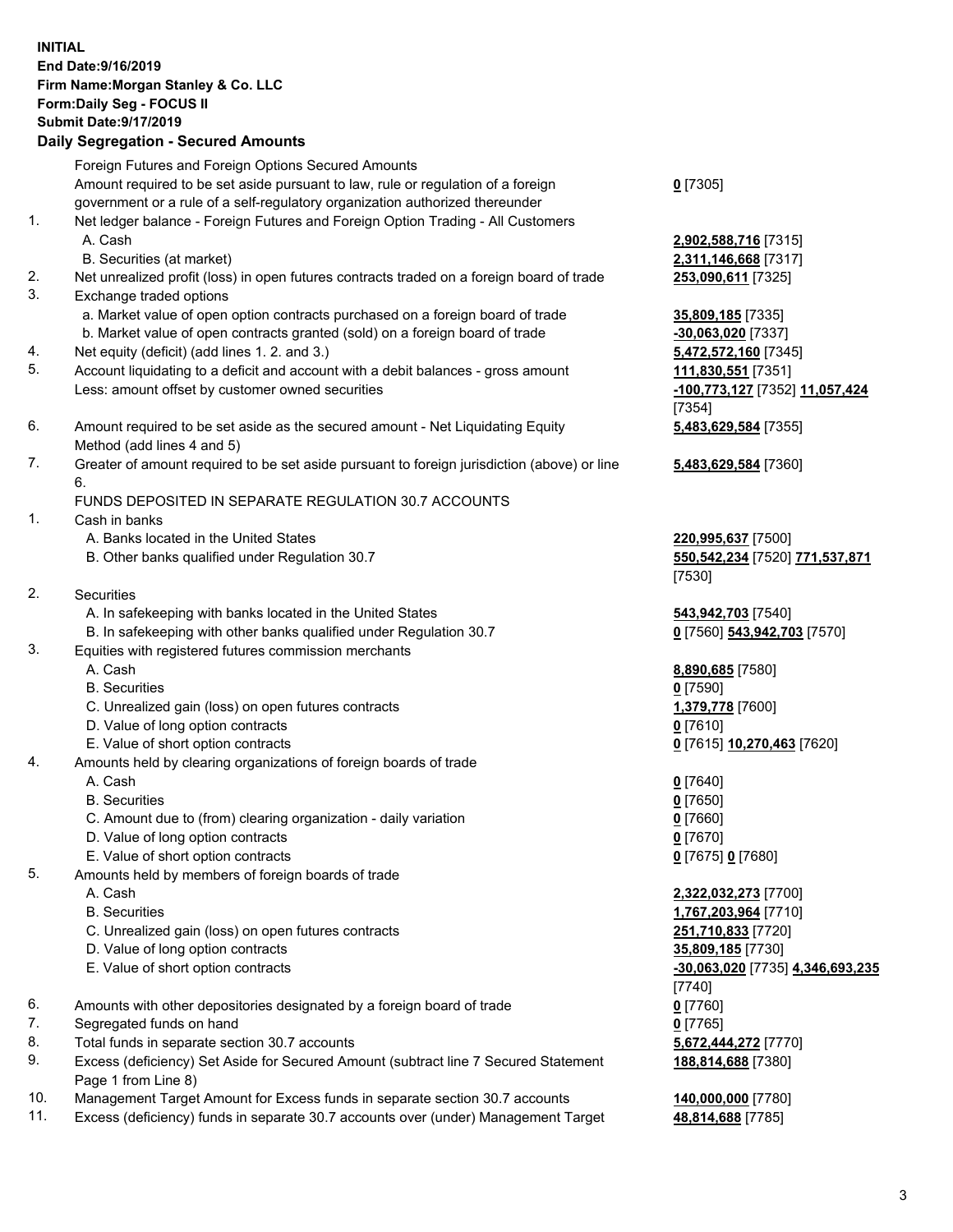**INITIAL End Date:9/16/2019 Firm Name:Morgan Stanley & Co. LLC Form:Daily Seg - FOCUS II Submit Date:9/17/2019 Daily Segregation - Segregation Statement** SEGREGATION REQUIREMENTS(Section 4d(2) of the CEAct) 1. Net ledger balance A. Cash **13,235,290,495** [7010] B. Securities (at market) **6,647,902,362** [7020] 2. Net unrealized profit (loss) in open futures contracts traded on a contract market **-1,491,749,331** [7030] 3. Exchange traded options A. Add market value of open option contracts purchased on a contract market **505,986,198** [7032] B. Deduct market value of open option contracts granted (sold) on a contract market **-372,025,430** [7033] 4. Net equity (deficit) (add lines 1, 2 and 3) **18,525,404,294** [7040] 5. Accounts liquidating to a deficit and accounts with debit balances - gross amount **628,305,192** [7045] Less: amount offset by customer securities **-604,229,111** [7047] **24,076,081** [7050] 6. Amount required to be segregated (add lines 4 and 5) **18,549,480,375** [7060] FUNDS IN SEGREGATED ACCOUNTS 7. Deposited in segregated funds bank accounts A. Cash **4,831,796,740** [7070] B. Securities representing investments of customers' funds (at market) **0** [7080] C. Securities held for particular customers or option customers in lieu of cash (at market) **977,791,500** [7090] 8. Margins on deposit with derivatives clearing organizations of contract markets A. Cash **6,802,470,560** [7100] B. Securities representing investments of customers' funds (at market) **0** [7110] C. Securities held for particular customers or option customers in lieu of cash (at market) **5,670,110,862** [7120] 9. Net settlement from (to) derivatives clearing organizations of contract markets **394,182,235** [7130] 10. Exchange traded options A. Value of open long option contracts **505,986,198** [7132] B. Value of open short option contracts **-372,025,430** [7133] 11. Net equities with other FCMs A. Net liquidating equity **13,163,187** [7140] B. Securities representing investments of customers' funds (at market) **0** [7160] C. Securities held for particular customers or option customers in lieu of cash (at market) **0** [7170] 12. Segregated funds on hand **0** [7150] 13. Total amount in segregation (add lines 7 through 12) **18,823,475,852** [7180] 14. Excess (deficiency) funds in segregation (subtract line 6 from line 13) **273,995,477** [7190]

- 15. Management Target Amount for Excess funds in segregation **235,000,000** [7194]
- 16. Excess (deficiency) funds in segregation over (under) Management Target Amount Excess

**38,995,477** [7198]